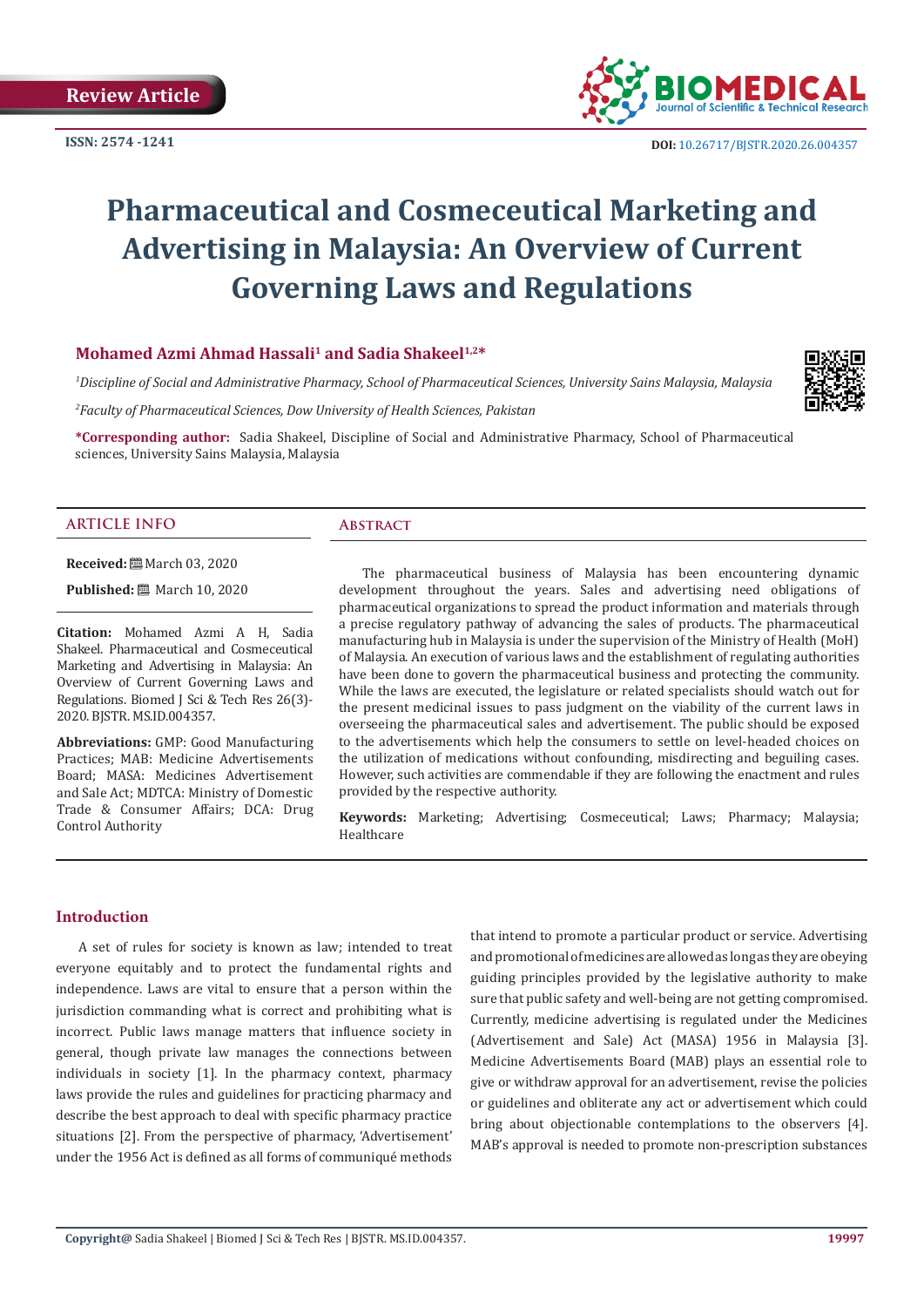which can be used as medications, appliances or other therapies. Any deceptive or unverified statement likely to induce medically unjustifiable drug use should be avoided in the advertisements [5].

# **Laws Governing Marketing and Advertising**

#### **Sale of Drugs Act 1952**

Sale of Drugs Act 1952 is an act relates to the selling of pharmaceutical drugs. In consonance with this act, the Yang di-Pertuan Agong may employ several analysts, while the Chief Minister may hire drug inspectors and officers and assign their job descriptions. Any officers or inspectors may mark, seal, or else secure, calculate, measure or weigh any drug appear to be conflicting to this act [6]. They may also get hold of any drug that is deleterious to healthiness and abolish any drug that is found to be putrefied. Under section 10, an individual involves in sells of any adulterated drug and do not notify purchaser; sells any drug that contains an incorrect or ambiguous statement, brand, word or mark on the packaging; sells any drug that contains addition of substance that is prohibited; sell any drug that contains a larger ratio of any substance than that which is permitted; sell any drug contains denatured alcohol, methyl alcohol or isopropyl alcohol intended for internal use; sells any drug that is not containing the quality of medication claimed by customer are all commits an offense [7,8].

As reported by The Star Online, recently the ministry of Pharmacy Enforcement Division and the Public Health Development Division inspected 78 premises in an operation and seized 66,988 e-cigarette liquids suspected to contain nicotine. Nicotine is considered as one of the Group C poisons. Any preparation which contains nicotine shall be registered with the Drug Control Authority as stated in the Sale of Drugs Act 1952 and Control of Drugs and Cosmetics Regulations 1984. The Director-General of Health, Dr. Noor Hisham Abdullah said that the offenders are punished under Section 12 (1) and 13 of the Sale of Drugs Act 1952.

According to section 12, any person who commits an offense for the first time can be fined not greater than RM 25,000 or be imprisoned not more than three years or to both. For a subsequent offense, he can be fined not more than RM 50,000. On the other side, anybody corporates with a person who commits an offense can be fined not more than RM 50,000 for the first time, and for a subsequent offense, it can be fined not more than RM100, 000. Notifications include name, occupation, place of business, fine, forfeiture and the nature of offense shall be published in newspapers if the court order to do so. The cost of such publication is charged on an individual who commits offense in contradiction of this act as a civil debt based on section 14 [9].



**Figure 1:** License involves in pharmaceutical sales in Malaysia.

**Licenses Involving in Sales:** There are 5 categories of licenses included in sales (Figure 1) and each license will be considered in the structure endorsed appropriate to the kind of such authorization and it will express the name of the issued individual and the premises on which any sale or use might be affected and the legality of the permit. Each license will be needy to such terms and conditions and not opposing this Act or any guidelines made under it. The Licensing Officer may decline to give any such

permit or may drop any such license that has been given if that any individual wronged by the refusal of the Licensing Officer to give a permit or by the crossing out of a permit. This may speak to the Minister whose choice will be conclusive. The license will be only for the holder of the permit and can't be transferable to someone else. Just the individual who named in the permit is allowed to sell poison or generally, the toxic substance must be sold under his own supervision. Something else, the Licensing Officer may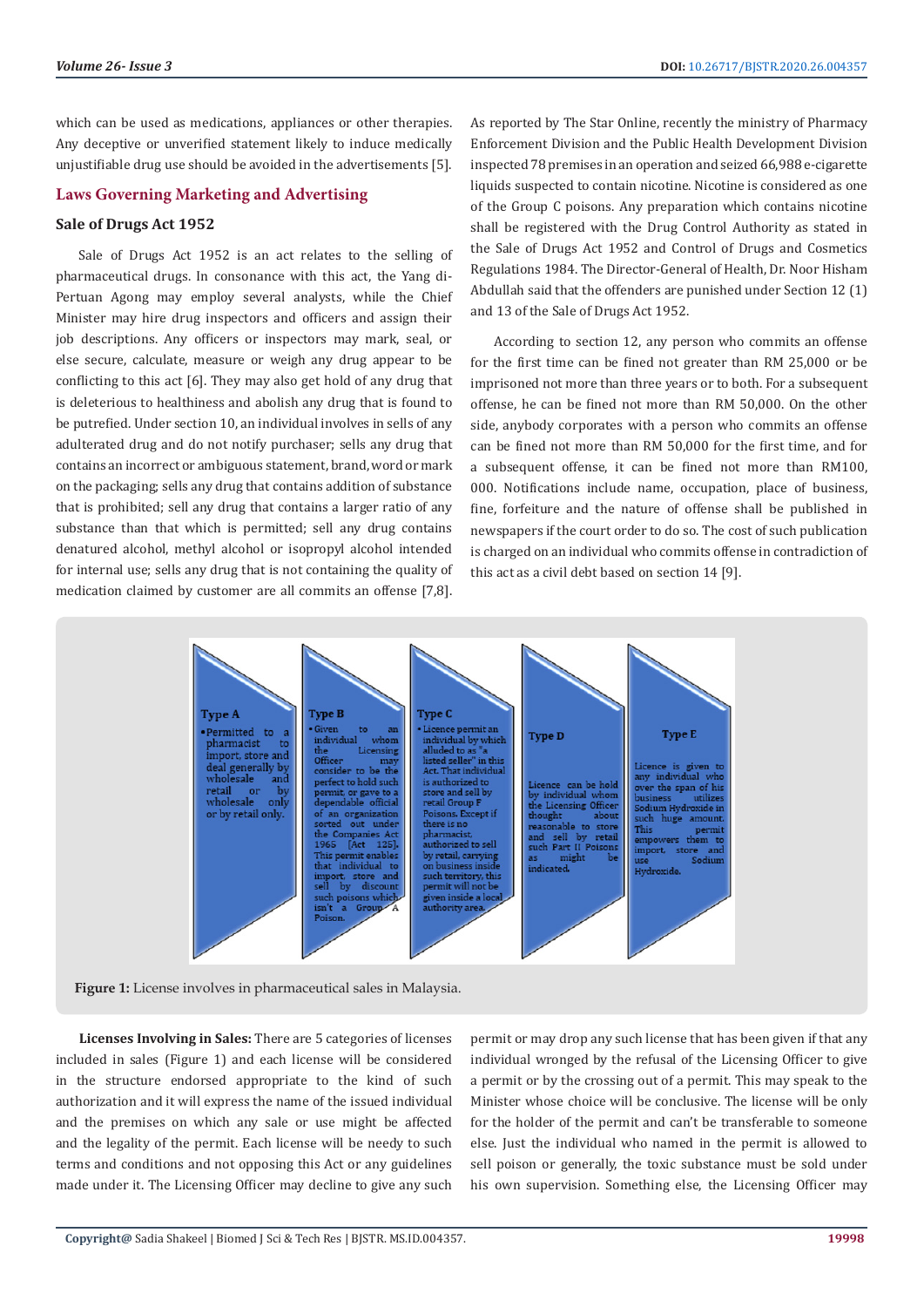correct the location of the premises at which the licensee carries on the business or calling in regard to which he is authorized on the permit [10].

# **Control of Drugs and Cosmetics Regulations (1984)**

Control of drugs and cosmetics regulations can be divided into five parts. Part 1 relating to preliminary; part 2 relating to the drug and control authority; part 3 relating to registration and licensing; part 4 relating to manufacturing of registered products or notified cosmetics and part 5 relating to miscellaneous. A product is defined as "a drug is a dosage unit and being administered to human beings or animals for the treatment purpose". It is also described as a drug that can be utilized as an ingredient needed for medical preparation [11]. In agreement with this act, nobody can import, possess, supply, sell, manufacture or administer any product that is unregistered under section 7 (a). Nobody can supply false or ambiguous info to the authority during the claim of product registration under section 8 (9). The Secretary will keep a register of the product which must contain the name of the enlisted product, the quantity of active ingredients, address and name of a producer, address and the name of the product registration holder, product listing number or item registration number and date of issue or expiry date if present [12]. Other than that, any importer or licensed wholesaler shall keep all records of each transaction for a period not less than 5 years (section 27).

The holder of a registered product shall notify directly the Director of Pharmaceutical Services when finding out incompatible reactions of such product under (section 28). The Director of Pharmaceutical Sciences may give direction or guiding principle in black and white as regards product efficacy, quality and safety; labeling; storage; retailing; promotion of the sale; manufacturing; change of substances of products; transfer of license; recall or discarding of product; clinical trials and certain records and statistical figures. Any person who disobeys the directions or guidelines given by the Director of Pharmaceutical Sciences commits an offense [13].

For a registered cosmetic product, the manufacturer shall establish a quality control department, which controls all materials, stability, and quality of the final registered products or cosmetics in accordance with this act. A proper record of each batch of such products or cosmetics distribution shall be kept [14].

#### **Dangerous Drugs Act 1952**

Dangerous Drugs Act 1952 is the regulation of the importation, exportation, production, sale, and usage of certain dangerous drugs and substances which contain 50 sections. Drug Enforcement Officer may be employed by Yang di Pertuan Agong for the determinations of this Act. Section 4 to 6 states about the restriction on importation, exportation, possession or planting of raw opium, poppy-straw or cannabis, coca leaves otherwise in agreement with authorization. The Minister might regulate the

controlling, prohibiting and confining the cultivation, ownership, manufacture, trade, and delivery of raw opium, coca leaves, poppystraw or cannabis. Section 9 stated that any person who export from or import into Malaysia, possess or involve in manufacturing or sell prepared opium shall be liable for conviction. The restriction of using any premise or utensils for making, selling, smoking or consumption of prepared opium also has been stated in Section 10 of this Act [15-17]. Dangerous Act 1952 also restricts the importation, exportation, administration to others and also selfadministration of any dangerous drug indicated in Parts III, IV, and V of the First Schedule.

Any hazardous drug in transit shall not be brought to Malaysia and shall not be subjected to change that may alter its nature which have been mentioned in Section 23 of this Act unless in accordance with authorization important regulations made by Minister in Section 16 in order to control the production, sale, custody, and distribution of certain drug and to prevent inappropriate usage of the dangerous drugs. Furthermore, no person shall involve trafficking in a dangerous drug [17]. Regulations related to inspection, search, arrest, seizure and examination of the arrested person or medical officer are mentioned from Section 27 until Section 31. Magistrate and Justice of the Peace have power for inspection and seizure upon information or premises such as dangerous drug, book, article, utensils or document that is liable to forfeiture under section 27 of Dangerous Act 1952. Some specified people such as Public Prosecutor has the power to intercept communication if he considers that it is likely to contain any information or an act preparatory to or for the purpose of committing an offense against this Act. A person who obstructs the inspection or search shall be guilty of an offense against this Act and liable for conviction. For the prosecution, it may be conducted by certain people stated in Section 42. Rewards may be given to any officer or other people for services made under this Act [18].

Dangerous Act also mentioned about the false declaration or statement or document in Section 32. Any abetment or attempt to commit an act preparatory to any offense under this Act shall be guilty of such offense and liable to the punishment. In Section 37, presumption and its application have been stated and some rules about the admission of the statement in evidence are listed. Next, if any ship or aircraft is used for unlawful import or export, the owner would be liable to a fine. This section also discussed the power of the Court in respect of drug dependants below the age of eighteen. Generally, if there is no penalty specifically provided, the person shall be liable to a fine, not more than 5000 ringgit or to the custody of less than two years or to both [17].

# **Poison Act 1952**

It is an Act to control the import, ownership, production, transportation, storing, sale and utilization of poisons. Under this Act, no individual aside from the individual authorized under this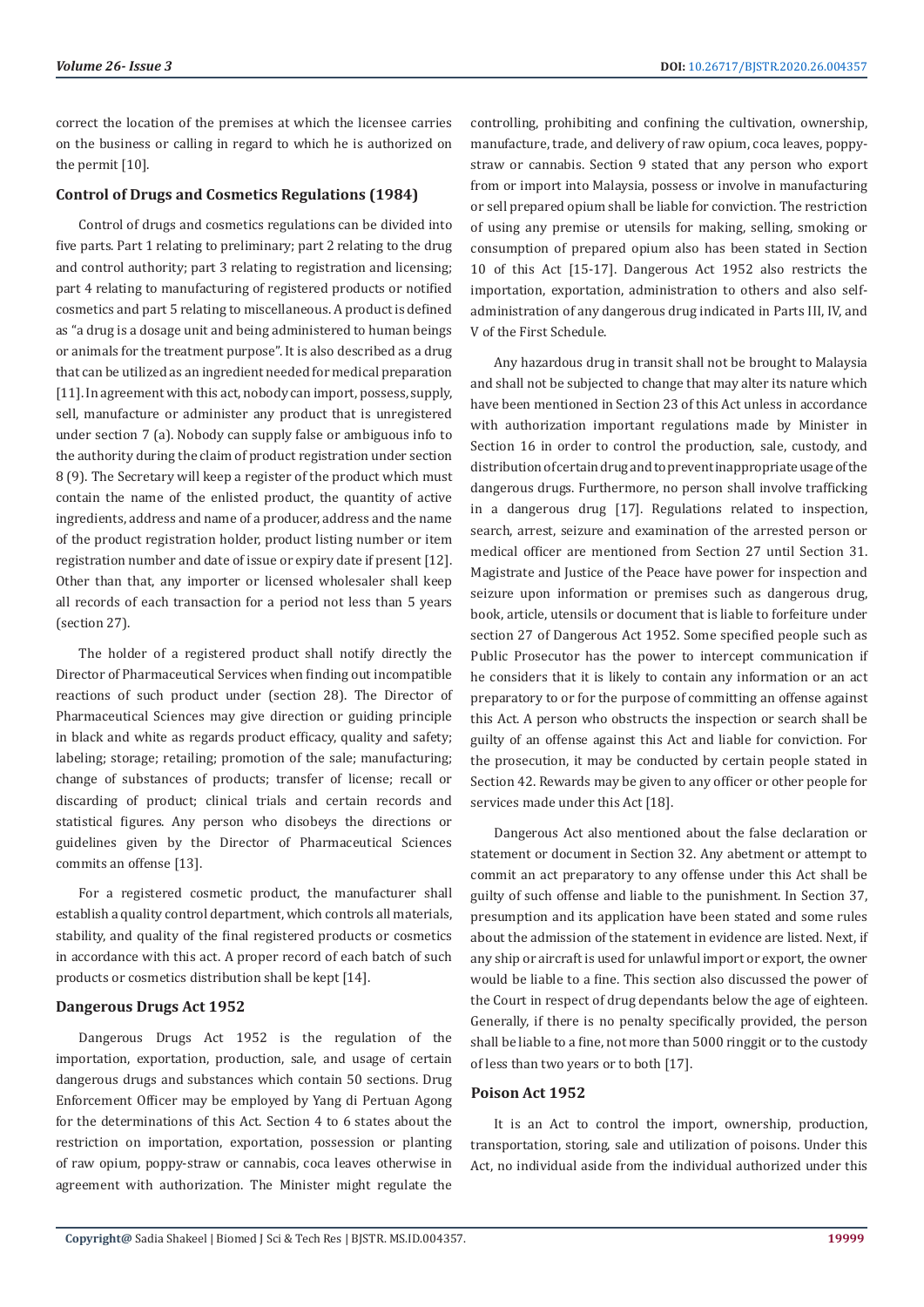Act is permitted to import poison from wherever outside Malaysia. Additionally, no individual will intentionally sell, supply, keep or store and transport any toxic substance otherwise than as per the guidelines made under this Act. Any preparation containing poisons only can be made as per the guidelines made under this Act. For the control of compounding of poisons substances for use in medicinal treatment, no individual will apportion, compound or blend any poison with any substance for treatment reason otherwise following any guidelines made under this Act [19].

Under this Act, it expressed that no poison will be sold by wholesaler aside from by an authorized distributer following the terms and states of his permit. Just the individual authorized to retail such toxin, a buyer outside Malaysia to whom such toxic substance is to be quickly sent out on sale; another authorized distributer; the proprietor or the owner of such business or for empowering such proprietor, or his officer following up for him, to agree to any prerequisites made by or under any aw in black and white regarding the medicinal treatment of people utilized on such estate; or an expert individual or tradesman with the end goal of such individual's or tradesman's occupation and not for resale; an enrolled medicinal professional or any registered dental specialist for the treatment of his patients or a veterinary specialist; an authorized drug specialist; a Government Department, local authority or public body; an emergency clinic, hospital, dispensary or veterinary emergency clinic kept up by the Government of Malaysia or State Government or by neighborhood authority or out of public funds or a charity affirmed by a request, regardless of whether general or exceptional, of the Director General of Health; an individual or foundation concerned about scientific research [13].

The wholesaler of any poisonous substance will not convey such substance until he has made or caused to be made a record in a book to be kept for such reason, in the endorsed structure, expressing the buyer's name and address, sale date, name and amount of the toxic substance provided and the reasons for which it is expressed by the buyer to be required; and the buyer has appended his sign to the record or has sent to the vender a signed prescription by the buyer and containing the data required to be entered under this subsection. The seller shall retain the written order and a reference to the record into the file [20]. In any case, for the situation when any toxic substance is required on urgent basis and it is difficult to acquire the sign of the buyer before administering it, the seller should express the explanations behind his activity to apportion the toxin without such signature and the date of dispensing in the book. Given that the seller need to get the written request signed by the buyer in regard of such sale, inside seven days of the date of sale. Under Section 16, which is about sale of toxic substances by retail and the individual with permit to sell such toxin by retail is only permitted to sell [13,20].

# **Medicines (Advertisement & Sale) Act**

The objective of Medicine Advertisement Control is to regulate the content of the advertisement and to safeguard public healthiness by endorsing the rational use of medications. It is imperative to govern the publication of the unlawful advertisement or irresponsible advertisement which may mislead the consumers [21]. Under this Act, Section 3 states that advertisements stating any articles used as a medication, application or remedial measure for prevention or management or identification of specific ailments, contraception and improving heart or kidney functioning or sexual functioning of a human being is prohibited. The twenty diseases specified in Schedule include kidney disease, heart disease, epilepsy, Tuberculosis, leprosy, malignancy, deafness, asthma, paralysis, drug dependence, diabetes, hernia, eye infections, hypertension, psychological disorder, frigidity, impaired sexual function, infertility, venereal disease, and nervous incapacity or any ailment arising from or concerning sexual intercourse. Besides, under Section 4, there is the proscription of advertisements related to abortion services and no individual shall publish any advertisement which its content can lead to procuring the miscarriage of females [22].

# **Laws Governing the Sales and Marketing of Pharmaceutical Products**

#### **Prohibition of Sale to Person Under 18**

In Poison Act 1952, Section 17, the minimum age requirement for purchasing poison is eighteen years old. However, this age requirement does not apply to medical treatment purposes. In addition, anyone who violates this section can be legally charged for going against this Act. An individual who accidentally sold the poison to those less than eighteen years old should have a strong defence against charges made under this section where an individual had reasonable cause or strong evidence to consider that the sale was made to a person above the minimum age requirement, which is above eighteen years old. If the person fails to defend him or herself, then he or she will be charged under this offense [23].

#### **Sale of Poison by Wholesale**

Poison should not be sold by a wholesaler who does not have a license under section 15. A licensed wholesaler should fulfill the terms and conditions of his or her license which is clearly stated under section 26. The license that would be hold by a wholesaler is type A license that permits the license holder (a pharmacist) to be able to import, sale and stock normally by wholesale plus retail or solely by wholesale or retail. For a company to sell poison by wholesale, the type of license to be applied is type B license which authorizes them with the selling of such substance to the other company [19]. There are some exceptions of personnel or organization where a licensed wholesaler can sell or deliver their product. An authorized wholesaler can actually sell poison to another licensed retailer or wholesaler and a purchaser who is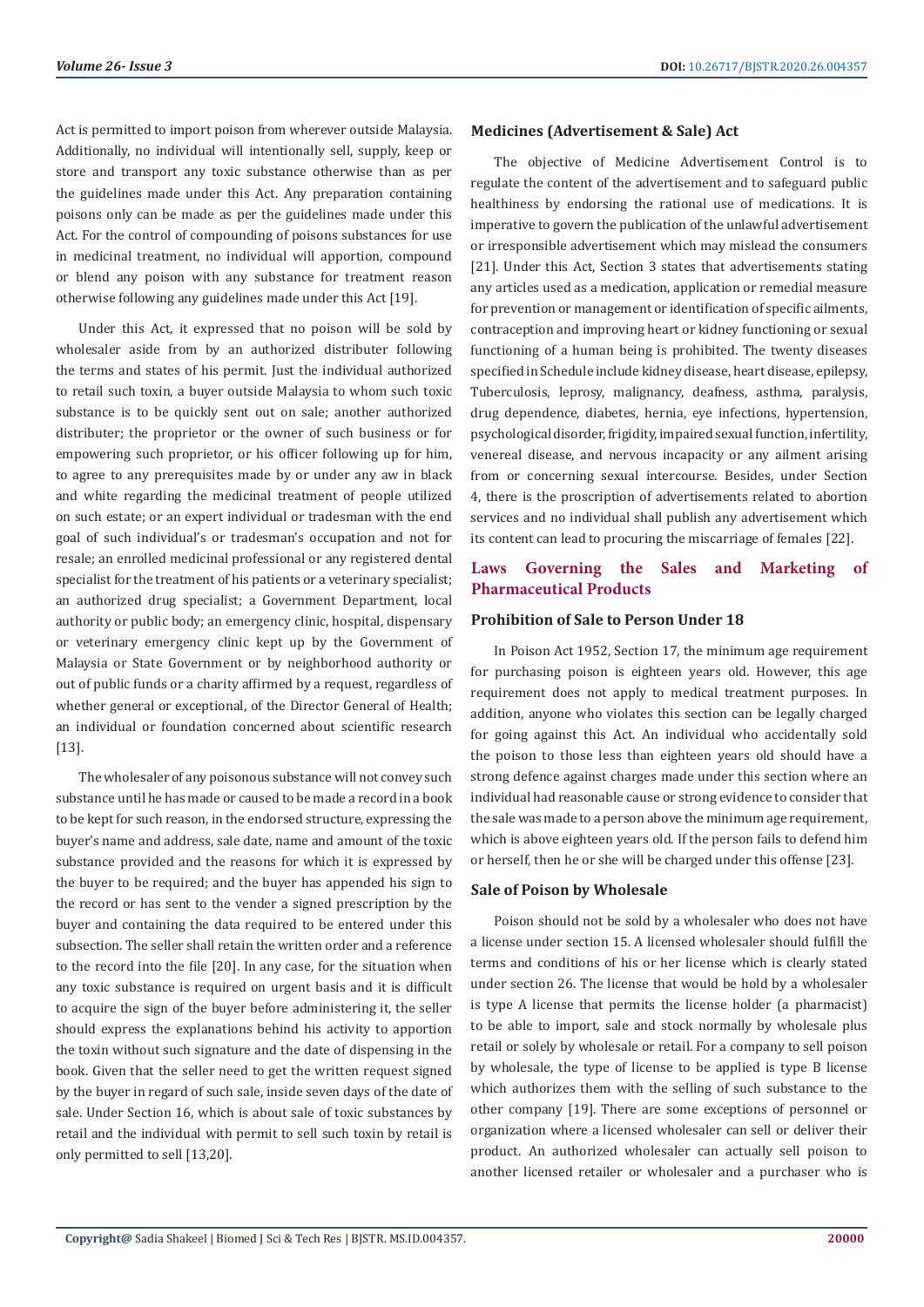outside Malaysia where this poison is instantaneously exported. A licensed pharmacist, a Government Sector, local authority or public body, a hospice, infirmary, dispensary or veterinary hospital could also get the poison lawfully from the wholesaler. Moreover, an individual or institution can purchase the poison from the wholesaler legally with the intention of education, investigation or research [20].

The record of purchasing of poisons should be recorded clearly by making an entry into the Poison Book. In this Poison Book, the name and address of the purchaser, the date of the sale, the name and amount of the poison sold and the purposes of the poison to be used by the purchaser should be clearly stated in the prescribed form for record and reference purposes. The seller should make sure that the procurer has appended his signature to the entry in the poison book or has forwarded a prescription which confirms to the requirement as stated under Poison Act 1952, Section 15, subsection (3). If the poison is needed for emergency cases where the purchaser is unable to provide a signature or prescription before the poison is delivered to the hand of the purchaser, it is legally right for the seller to deliver the poison without purchaser's signature or prescription after making an entry in the poison book stating the rationale for his action and the date for delivery. However, the seller should take all the necessary steps as required by the law and the purchaser should forward a prescription in respect of such sale, within seven days of the date of delivery. For the purchaser who

| Table 1: Different categories of Poisons. |  |  |  |
|-------------------------------------------|--|--|--|
|-------------------------------------------|--|--|--|

failed to do so, he or she will face legal charges for being guilty of an offense in contradiction of this Act. For the seller who sells or delivers some poison in contradiction to section 15 shall be charged on court [13].

# **Sale of Poison by Retail**

As stated in section 16, which is subjected to section 18, the sale of poison by retail should have type A license and in agreement with the terms and conditions stated. Sale of poison under section 16 requires immediate personal supervision of the individual who owned the license. The pharmacy assistant who works in the pharmacy needs to be supervised by the type A license owner when dispensing the poison. Whoever violates section 16 shall be filed for charges in court [13].

#### **Poison Book**

The dispensing of Group D Poison (Table 1) is regulated under Poison Book. Whenever Group D Poison is purchased by an individual, the particulars of the individual including signature and the amount of poison dispensed should be entered in the Poison Book. The purchaser of Group D Poison has to forward the written order to the pharmacist in charge when purchasing Group D Poison unless in emergency cases where the purchaser shall deliver the prescription within seven days after the purchase. Any individual who failed to do so shall be guilty of wrongdoing in contradiction of this Act [12].

| <b>Group A Poisons</b> | Group A Poison is prohibited to be sold or delivered by wholesale with the<br>exception that the sale of such poison is by a licensed wholesaler who is<br>a pharmacist to a licensed pharmacist or to another licensed wholesaler<br>or immediately exported to a purchaser outside Malaysia, as clearly<br>expressed in section 20. Group A poison should only be supplied by a<br>licensed pharmacist.                                                                                                                                                                                                                                                                |
|------------------------|--------------------------------------------------------------------------------------------------------------------------------------------------------------------------------------------------------------------------------------------------------------------------------------------------------------------------------------------------------------------------------------------------------------------------------------------------------------------------------------------------------------------------------------------------------------------------------------------------------------------------------------------------------------------------|
| Group b poisons        | For Group B poisons to be dispensed, prescription with details of<br>medicines and patients must be presented to the pharmacist. The<br>signature of the pharmacist who dispensed the group B poison is<br>compulsory when supplying the poison. For special cases such as the<br>Group B Poison is needed urgently where prescription is not available<br>immediately, it is legally right for supplier or seller to sell or supply the<br>medicine without a prescription after recording in the prescription book,<br>upon taking instructions of a medical specialist verbally. However, the<br>patient should deliver a prescription within one day after the sale. |
| <b>Group C Poisons</b> | Proscription of sale or supply of Group C poison to any individual<br>except that this Group C poison is a dispensed medication or exists as a<br>component in a dispensed medication. For Group C Poison, the presence<br>of prescription during dispensing is not mandatory, but the pharmacist<br>should fill in the prescription book as record.                                                                                                                                                                                                                                                                                                                     |
| <b>Group D Poisons</b> | Group D poisons could only be sold or supply by a licensed pharmacist<br>to an individual whom he recognized personally or introduced by an<br>individual recognized personally to the pharmacist. Whenever Group D<br>poison is sold to an individual, the details of the purchaser and the aim<br>of buying this poison shall be stated clearly in the Poison Book. For cases<br>where the prescription is not delivered during the dispensing process, it<br>is legally right for a retailer to deliver the poison after an entry is made in<br>the Poison Book, provided that the purchaser present their prescription<br>within seven days after the sale.          |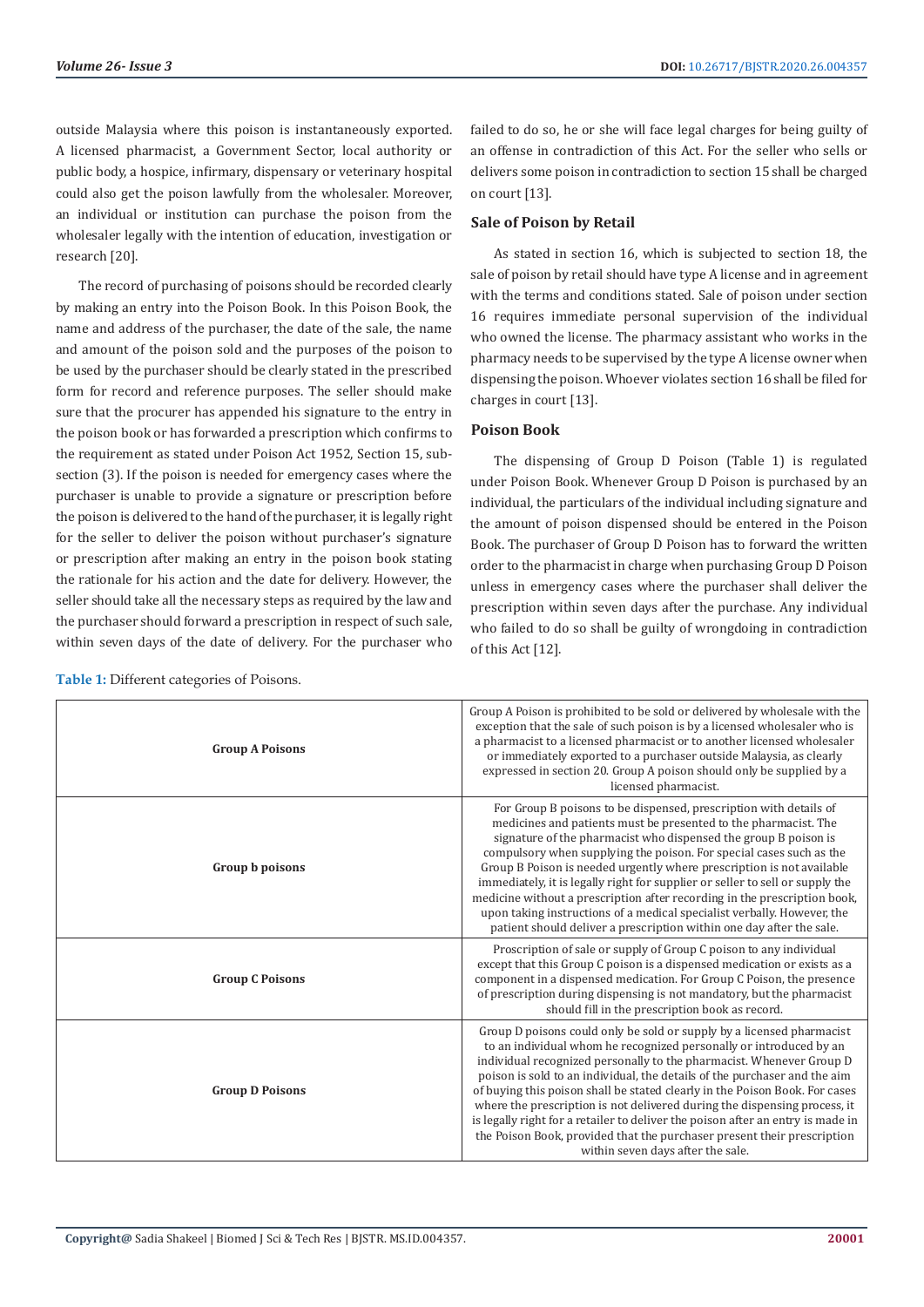# **Prescription Book**

Any purchase of Group B and C Poison shall be made an entry to the Prescription Book. The details of the poison dispensed, and the name of the patient should be documented into the Prescription Book. The purchaser should forward the prescription within one day after purchase for any prescription which is given orally [13].

# **Psychotropic Substance**

The psychotropic substance is adhered to specified laws and regulations under Poisons (Psychotropic Substances) Regulations 1989, in implementation of the powers discussed by section 30 of Poison Ordinance 1952. A person is prohibited from selling psychotropic substances unless sanctioned to be in ownership of these substances. Such substances should be obtained for legally right purposes and did not conflict with the rules and regulations stated under Poisons Regulation 1989 [23]. Only a number of people with certain professions would be accorded with the license in which the terms and conditions are under Regulation 15 to be in possession with the psychotropic substance. The profession who are given the authority are listed as below:-

- a) A licensed pharmacist
- b) A registered medicinal specialist
- c) A registered dentist Division 1
- d) A veterinary surgeon
- e) The holder of a license issued under regulation 15

f) An individual who is working in any hospital where a psychotropic substance is used for treatment purposes in the ward and operating theatre

g) A person who is attached to scientific research or chemical analysis or educational activities

h) A community pharmacist

i) Customs officer, police officer or an officer of the posting unit only when they are carrying out their responsibility

j) A Drug Enforcement Officer

For controlling the import and export of psychotropic substances, it has its own specified rule and is not bounded to the Poison Act 1952. For the enforcement in the airport for psychotropic substance, the maximum quantities of poison as may be practically required for one month's usage by an individual, which have been legitimately supplied with the presence of prescription from a qualified medical practitioner. For import and export of psychotropic substance, one has to get authorization in Form A and Form C respectively. For export, the import certificate duly issued by the capable authority of the state of a psychotropic substance to be exported is needed. The fee for this import and export permission is 100 ringgit. Any individual who buy and

use psychotropic substances need to present a permit which is valid for only twelve months. The fee for this permit shall be one hundred ringgit. Only a licensed pharmacist is allowed to dispense psychotropic substances [17,24].

#### **Cosmetics**

The cosmetics product in Malaysia is controlled by the Control of Drugs and Cosmetics Regulation 1984. The production, selling, supply, possession, administration or importation of cosmetics must adhere strictly to the laws to assure the quality of the cosmetics product manufactured. A clear label that complies with the guidelines by the Director of Pharmaceutical Sciences should be attached to the products. For manufacturing of notified cosmetics by either personnel or premises must practice Good Manufacturing Practices (GMP) in order to ensure the sanitary condition. Quality check and regular inspection by the quality control department should be conducted to monitor the quality of the registered products [25].

# **External Reference Pricing**

In recent news which stated that an external reference pricing applied to the pharmaceutical product would eventually lead to negative repercussion. Therefore, the Ministry of Health (MOH) would cooperate with the Ministry of Domestic Trade & Consumer Affairs (MDTCA) to implement the controlling of medications price under the Price Control and Anti-Profiteering Act 2011. The serious concern of the pharmaceutical industry on this proposed implementation of regulations includes practice gaps [26]. The Pharmaceutical Association of Malaysia (PhAMA) is associated with the government's mission in progressive access of medicinal products to the public. The most significant flaws of this regulation are an unfair and inaccurate comparison of the external reference pricing due to the difference of market in the reference countries. Every country has its own market for the pharmaceutical products due to the burden of disease, symptoms, capacity to pay and market strategies [27]. Every country has its own pattern of diseases owed to which different medicines may be needed; likewise, the pattern of dispensing of medicines also varies from one medical practitioner to another. Thus, a single-payer healthcare system is inapt to be used as the standard for Malaysia's dichotomous health system. Next, an issue of discrimination against foreign companies occurs due to phased implementation of price controls on singlesource products that are usually patent-protected. Another issue arousing is that controlling the medications price would not resolve the basic matter of dropping healthcare costs. In short, external pricing reference brings more negative impact rather than positive outcomes [28].

# **Inspection and Penalties**

For any renewal or releasing of a new license, the Licensing Officer would examine the premise and make sure that the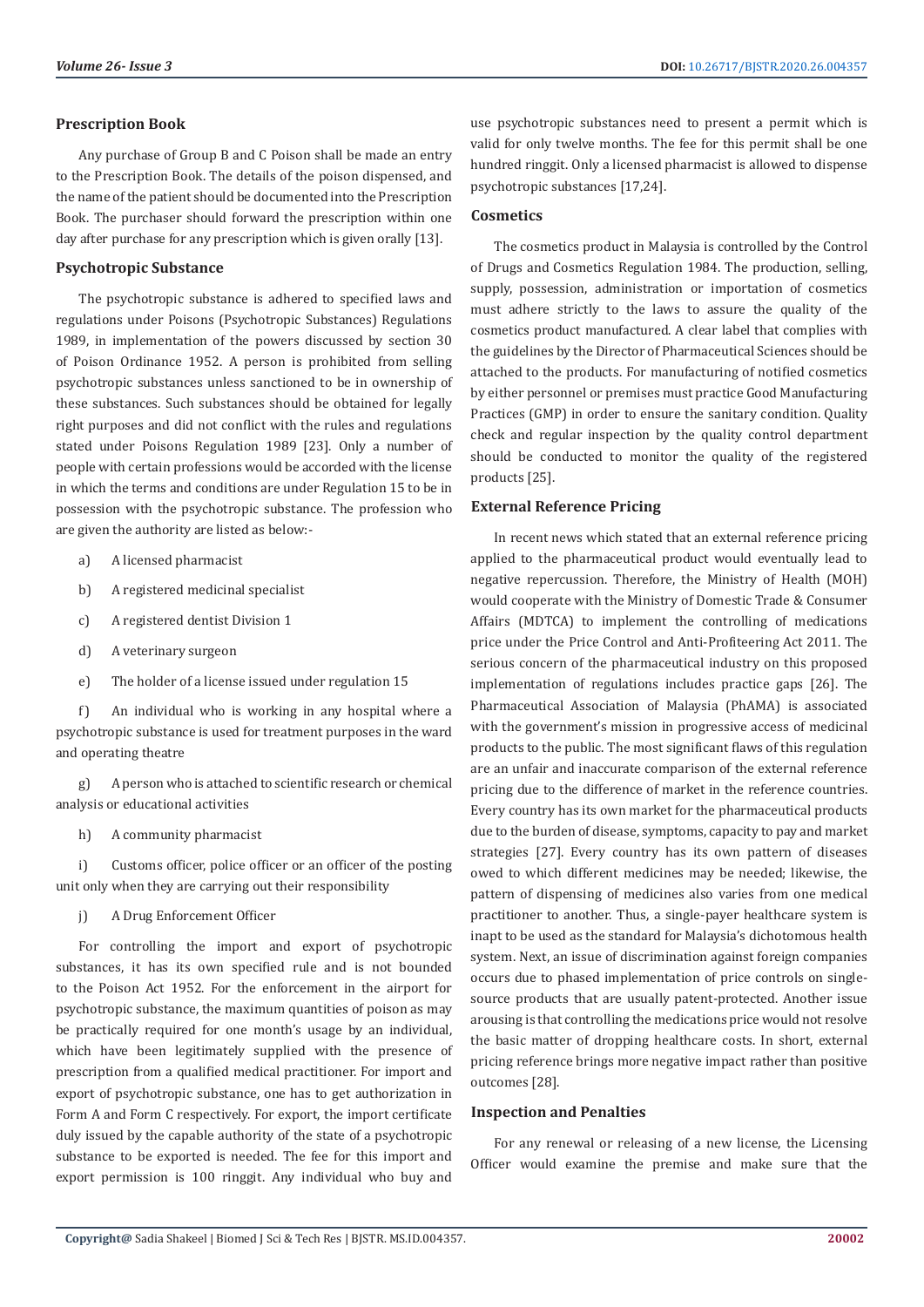inspection report is satisfying before releasing the license. A Drug Enforcement Officer would start to inspect and further examine the premise if they receive a complaint report from the public. The penalties for failing to keep any book or register or any false entry will be indictable by a fine not more than 5000 ringgit or custody not more than two years or both. An individual who is charged for offending this Act is indictable by a fine not more than 3000 ringgit or custody, not more than 1 year or both [29].

# **Laws Governing the Advertising of Pharmaceutical Products**

#### **Standard of Promotion**

In Malaysia, the government is very strict when it comes to advertisements concerning medicine, since patients may be affected by undesired consequences. It is not rare to find a multitude of advertisements that say that their products work extremely well in the treatment of diabetes, obesity or cancer. This is especially true where alternative or conventional drugs are not checked and licensed by the authorities. In towns and villages, illegal posters and flyers that advertise "cure" against impotence are even more popular. Pharmacists should therefore, be aware of and ensure compliance with the laws governing medical advertising. If something bad happens, the pharmacist not only risks their profession but can also put customers who are buying the marketed drug in danger if they believe falsely about the advertising [30].

#### **Products Allowed to Be Advertised**

Only registered products by the Drug Control Authority (DCA) can be publicized such as lozenges, gums, and patches directed for nicotine replacement remedy with approval from the Medicine Advertisements Board (MAB). New Chemical Entities (NCE) can only be published once in press releases for products that meet the criteria, for instance, new medications that are accessible for the first time in Malaysia or within 18 months once marketed and there is no parallel drug revealed [31].

# **Prohibited Claims**

Proscription of any promotion alluding to any article to prompt its utilization as a prescription, application or remedial measure with the intention of the prevention, management, mitigation, remedy or identification of ailments and conditions as the renal disease, asthma, cardiac disease, epilepsy, paralysis, leprosy, malignancies, deafness, drug dependence, diabetes, hernia, optical diseases, hypertension, tuberculosis, psychological, infertility, rigidity, weakening of the sexual function, venereal illness, nervous debility, or other complaint emerging from or involving sexual intercourse [32]. Advertisement ought not to encourage practicing contraception among people, improving the working of the human kidney or heart, or improving the sexual capacity and securing the miscarriage of women. Subsequently, any advertisements involving skill or service related to the management, prevention

or identification of any sickness, infection, injury, disability affecting the body of human being; likewise capable of tempting any individual to pursue advice from the individual mentioned in the advertisement in association with such expertise or service is prohibited, unless the advertisement is approved by Minister or by Medicine Advertisements Board, by any private hospital or clinic or medical laboratory run by a registered medical specialist having a valid annual practicing permit under the Medical Act 1971 [33].

**Therapeutic Claims:** Therapeutic claims can be defined as cure or prevention of ailments of individuals other than those which are forbidden (20 diseases mentioned above), identifying disease or determining its level, varying the human anatomical structure, averting or modifying the normal functional status, either forever or for the time being, and whether by way of ending, delaying, speeding up that function. There are many types of claims that are not allowed to be advertised unless it is permitted by the Drug Control Authority (DCA). For instance, functional claims, claims related to anti-aging, intelligence, memorial and attentiveness, immunity against specific diseases, stress, performances in sports/ studies and weight- management products [34].

**Product-Related Claims:** Advertising shall not put emphasis on the features of a therapeutic product including flavor or beautifying traits to the level that customers may trust that the product is a food, cosmetic or other non-medicinal product. An advertisement should not contain inappropriate, overstated or ambiguous claims or illustrations to symbolize variations in the human body. Next, claims concerning product origin should give no extreme importance on encouraging the efficiency of a product by the producer or by the foreign country of origin. Other than that, herbal claims are not allowed unless they approved by DCA [35]. Furthermore, advertising should not recommend that a product's efficacy or safety is due, if not all its components occur naturally, to the statement that the product is 'natural'. If the product contains a single natural ingredient, the claim must be restricted to that ingredient only. In addition, for products having a natural approach to cure (bulk-laxatives), these products may state 'acts naturally'. For any product registered for greater than 18 months in Malaysia, the word "new" should not be included in the description. The word "new" is only appropriate to those products which have different registration number (MAL). Safety claims such as "No side effects", "No harmful effects", "and "No toxic or adverse effects" are forbidden [34].

Any claims related to specific pharmacokinetic are adequate only if authenticated by evidence or are specified in the permitted label. Measurement rules for once-a-day dosing don't positively imply that a case of 24-hour alleviation is sufficient. 'All day relief'' claims are interpreted as meaning that the publicized impact keeps going up for in any event 10 hours for the duration of the day and 'all night relief' claims are interpreted as meaning that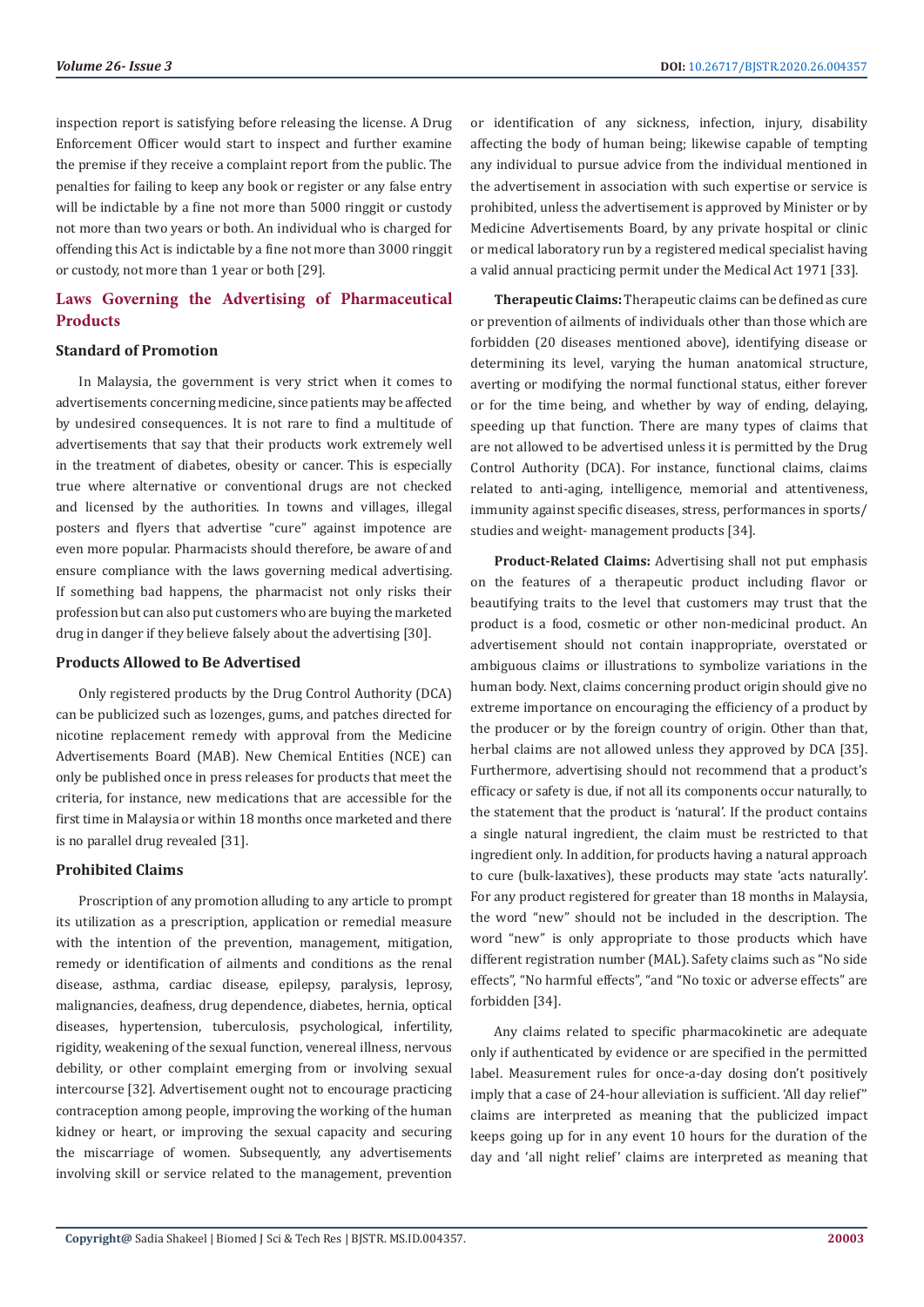the promoted impact endures up for at least 8 hours during the night. Other than that, 'fast' claims are interpreted as meaning that the publicized impact happens within around 30 minutes while 'immediate' or 'instant' claims are interpreted as meaning that the promoted impact happens within around 10 seconds. 'Long-acting or sustained-release' claims are permitted distinctly for items with a sustained released detailing and furthermore '24-hour relief' is interpreted as meaning that the promoted impact keeps going as long as 24 hours (Board) [31].

#### **Standard of Morality or Decency**

No comment or graphical appearances should be given to ads that are likely to be perceived as inconsistent or insulting to or in some manner defamatory or degrading any section of the population in the ethical or decent standards prevalent in the Malaysian community (Board)[34].

#### **Acts of Violence**

No comments or graphic displays that can promote actions of violence, unlawful, or appear to be supportive of such acts or behaviour should be included in advertising (Board)[34].

# **Denigration and Disparagement**

Under this law advertisements released should not disparage the products, advertisers or advertisements of other companies. Ads should not comprehend any declaration or statements which criticizes the medical profession or the significance of professional consideration. This applies to products as well whereby disgrace or dishonestly attacking other products, promoters or advertisements. However, evaluations of products can be made if they are from the identical registration holder if substantiated [35].

#### **Trust, Fear and Superstition**

Laws state that advertisements should not be done in a way that misuses the trust of the customer regarding the products. They should not advertise contents containing any statements or illustrations which would prompt fear of the observer that he is currently suffering from. Besides, advertisements should not be influencing consumer's superstitious beliefs in order to attract customers. The exploitation of religious belief(s) directly or by implication via advertisement should be avoided [33].

#### **Halal Logo / Statement**

It can be published in the advertisement for therapeutic products that have halal endorsement. Halal logo published in the advertisement should be verified by JAKIM or any other body which is accepted by JAKIM. The phrase "HALAL" must not be misused by advertisers. This includes any statements or pictorial related to Islamic religion such as the usage of the Quranic verses with the aim of confusing the consumers [36,37].

# **Celebrity Endorsement**

Advertisement via celebrity endorsement should not deceive the consumer about the product being advertised either directly or by implication. When advertising with a celebrity authorization, it must be specified that "The effect of the product may vary among individuals"[35].

#### **Advertising on Internet**

It is a requirement for advertisers to clearly display KKLIU number on each page which has been permitted by Medicine Advertisements Board (MAB). Information including the name, contact number and address of the promoter must also be evidently specified on the page. In case the medication is being advertised collectively with other well-being products, advertisers must be careful as to not deceive the consumers and it is evidently distinguishable either permitted by MAB or advertisement that does not need the approval of MAB. Next, advertisements on websites in which their content is directed to healthcare professionals' access must be limited. Advertisers must state clearly that it is anticipated for healthcare professionals only [25,38].

# **Mandatory Statement and Warning Statement**

Next, each advertisement regarding pharmaceutical products must include the mandatory and warning statement. This is important to inform the public to be more cautious when using the products as medications; since they have the probability to benefit as well as produce detrimental effects if not used rationally. Every advertisement must contain an approved registration number by the Drug Control Authority (DCA) somewhere in the advertisement in a perfect way. The specimen of the statement that shall be inserted into the advertisement is "This is a medicine/supplement/ traditional product advertisement". For an auditory advertisement, it is adequate enough to mention: "This is a medicine advertisement approved by the Medicine Advertisements Board" [34,39].

Besides, there are also cautionary statements that are required to be inserted in the advertisement of certain products to avoid any unwanted occurrence. Advertisements for gums, lozenges and patches specified for nicotine replacement remedy must have the warning statement: "This product is not suitable for children. This product should not be used if you have serious heart disease, are pregnant or breastfeeding. Not to be used by non-smokers. Please consult the healthcare professional before using this product." Next, the weight loss products required cautionary statements such as: "This should be taken with a balanced diet and regular exercise" [38,40].

# **Conclusion**

Customers are always the final consumer to a pharmaceutical product and inappropriate governance may lead to their exposure towards adverse discrimination from the pharmacy or any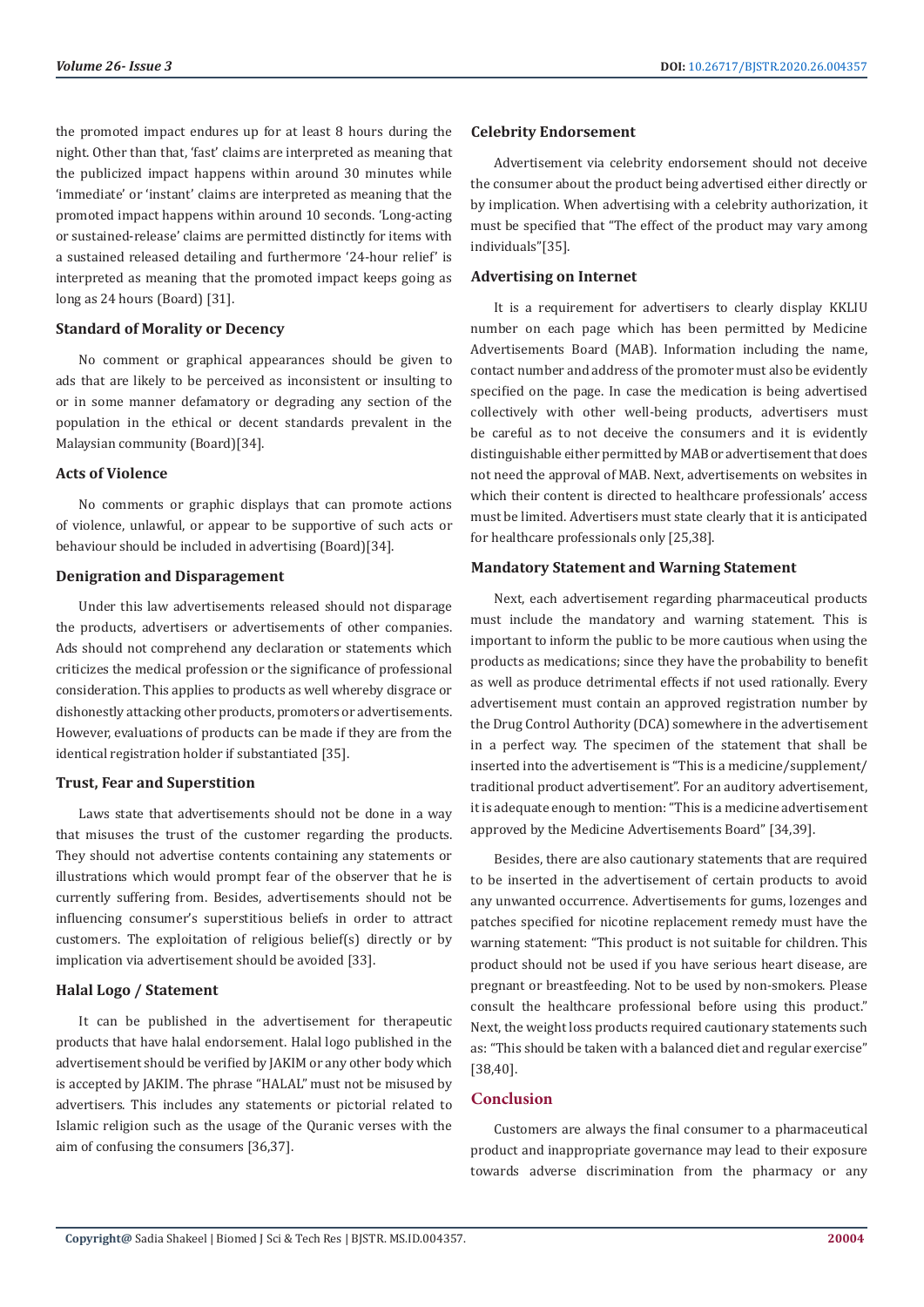pharmaceutical industry. The capability of the customers to assess the information provided in the promotion and differentiate the realities distributed in those unreliable articles diverges without a legitimate direction and guidelines. The activity of publicizing is worthy if they are in accordance with the enactment and rules provided by the respective authority. In fact, the public should be exposed to the advertisements which help the consumers to settle on level-headed choices on the utilization of medications without confounding, misdirecting and beguiling cases.

#### **References**

- 1. [Haque A, Kabir SM, ANWAR AK, Yasmin F, MHM N, et al. \(2019\)](https://www.researchgate.net/publication/335574851_Pharmaceutical_Marketing_Ethics_in_Healthcare_Quality_for_Patient_Satisfaction_An_Islamic_Approach)  [Pharmaceutical Marketing Ethics in Healthcare Quality for Patient](https://www.researchgate.net/publication/335574851_Pharmaceutical_Marketing_Ethics_in_Healthcare_Quality_for_Patient_Satisfaction_An_Islamic_Approach)  [Satisfaction: An Islamic Approach. International J Pharmaceutical](https://www.researchgate.net/publication/335574851_Pharmaceutical_Marketing_Ethics_in_Healthcare_Quality_for_Patient_Satisfaction_An_Islamic_Approach)  [Research 11\(1\).](https://www.researchgate.net/publication/335574851_Pharmaceutical_Marketing_Ethics_in_Healthcare_Quality_for_Patient_Satisfaction_An_Islamic_Approach)
- 2. [Marimuthu S \(2016\) Should Direct to Consumer Advertisements \(DTCA\)](https://papers.ssrn.com/sol3/papers.cfm?abstract_id=2802371)  [of Prescription Drugs Remain Banned in Malaysia? Australian Journal of](https://papers.ssrn.com/sol3/papers.cfm?abstract_id=2802371)  [Asian Law 17\(1\): 1-4.](https://papers.ssrn.com/sol3/papers.cfm?abstract_id=2802371)
- 3. [Sisugoswami M, Al Shiibami AH, Nusari MS \(2018\) Attitude of physician](http://ejournal.lucp.net/index.php/ijrtbt/article/view/226)  [towards gift acceptance from the representatives of pharmaceutical](http://ejournal.lucp.net/index.php/ijrtbt/article/view/226)  [company and its impact on prescription pattern in Malaysia.](http://ejournal.lucp.net/index.php/ijrtbt/article/view/226)  [International J on Recent Trends in Business and Tourism 2\(2\): 33-39.](http://ejournal.lucp.net/index.php/ijrtbt/article/view/226)
- 4. [Yazid AS, Ariffin J, Awang Z, Daud WN, Zainol FA, et al. \(2017\) Does](https://www.idosi.org/wasj/wasj35(9)17/30.pdf)  [Education Moderates the Relationship Between Decision Factors and](https://www.idosi.org/wasj/wasj35(9)17/30.pdf)  [Purchase Decision of Family Takaful Protection in Malaysia. World](https://www.idosi.org/wasj/wasj35(9)17/30.pdf)  [Applied Sciences J 35\(9\):1849-1863.](https://www.idosi.org/wasj/wasj35(9)17/30.pdf)
- 5. [Ismail SF, Daud M, Jalil JA, Azmi IM, Safuan S, et al. \(2018\) Protecting](https://ieeexplore.ieee.org/document/8674372)  [Consumers from Misleading Online Advertisement for Herbal and](https://ieeexplore.ieee.org/document/8674372)  [Traditional Medicines in Malaysia: Are the Laws Sufficient. In 2018 6](https://ieeexplore.ieee.org/document/8674372)th [International Conference on Cyber and IT Service Management \(CITSM\).](https://ieeexplore.ieee.org/document/8674372)
- 6. [Ting CY, Loo SC, Ting H, Ang WC, Jabar AH \(2017\) Compliance of](https://journals.sagepub.com/doi/10.1177/2168479017699531)  [community pharmacists and private general medical practitioners with](https://journals.sagepub.com/doi/10.1177/2168479017699531)  [Malaysian laws on poisons and sale of drugs. Therapeutic innovation](https://journals.sagepub.com/doi/10.1177/2168479017699531)  [regulatory science 51\(4\): 439-445.](https://journals.sagepub.com/doi/10.1177/2168479017699531)
- 7. [Mohamad, Norhidayah \(2018\) A legal study on the effectiveness of Sale](http://ir.uitm.edu.my/id/eprint/21902/)  [of Drugs Act 1952 and its regulations in controlling the sale of cosmetic](http://ir.uitm.edu.my/id/eprint/21902/)  [products in Malaysia." PhD diss., Universiti Teknologi MARA.](http://ir.uitm.edu.my/id/eprint/21902/)
- 8. [Lee KS, Lim YW, Ming LC \(2016\) Can the New Pharmacy Bill safeguard](https://www.researchgate.net/publication/305633574_Can_the_New_Pharmacy_Bill_safeguard_patient)  [patient's right in healthcare? Current Medicine Research and Practice](https://www.researchgate.net/publication/305633574_Can_the_New_Pharmacy_Bill_safeguard_patient)  [6\(4\): 167-168.](https://www.researchgate.net/publication/305633574_Can_the_New_Pharmacy_Bill_safeguard_patient)
- 9. [Ting CY, Loo SC, Sim ST, Tee EC, Hassali MA, et al. \(2018\) Unregistered](https://www.researchgate.net/publication/323810741_Unregistered_Medical_Products_Detected_by_Malaysia)  [Medical Products Detected by Malaysia's Pharmacy Enforcement](https://www.researchgate.net/publication/323810741_Unregistered_Medical_Products_Detected_by_Malaysia)  [Division During Routine Inspection: A Cross-Sectional Study among](https://www.researchgate.net/publication/323810741_Unregistered_Medical_Products_Detected_by_Malaysia)  [Selected Mainstream Medicines' Retailers in the State of Sarawak.](https://www.researchgate.net/publication/323810741_Unregistered_Medical_Products_Detected_by_Malaysia)  [Pharmaceutical Medicine 32\(2\): 143-148.](https://www.researchgate.net/publication/323810741_Unregistered_Medical_Products_Detected_by_Malaysia)
- 10. [Lee YH, Arokiasamy L, Marn JT \(2018\) A Study on Ethical Customer](https://www.shs-conferences.org/articles/shsconf/abs/2018/17/shsconf_iclm2018_04007/shsconf_iclm2018_04007.html)  [Management and Organizational Sustainability in Pharmaceutical](https://www.shs-conferences.org/articles/shsconf/abs/2018/17/shsconf_iclm2018_04007/shsconf_iclm2018_04007.html)  [Industry in Malaysia. InSHS Web of Conferences EDP Sciences.](https://www.shs-conferences.org/articles/shsconf/abs/2018/17/shsconf_iclm2018_04007/shsconf_iclm2018_04007.html)
- 11. [Zulkifli NW, Aziz NA, Hassan Y, Hassali MA, Bahrin NL, Ahmad A \(2016\)](https://pdfs.semanticscholar.org/e667/14657c934a438ac1de160196f751cce9a878.pdf)  [Are we on the right track?: overview of unregistered drugs in Malaysia. J](https://pdfs.semanticscholar.org/e667/14657c934a438ac1de160196f751cce9a878.pdf)  [Pharm Pract Community Med 2\(4\): 107-115.](https://pdfs.semanticscholar.org/e667/14657c934a438ac1de160196f751cce9a878.pdf)
- 12. [Jusoh A, Kamarulzaman L, Zakaria Z \(2016\) The Implementation of](https://www.researchgate.net/publication/304459042_The_Implementation_of_Halal_Cosmetic_Standard_in_Malaysia_A_Brief_Overview)  [Halal Cosmetic Standard in Malaysia: A Brief Overview. InContemporary](https://www.researchgate.net/publication/304459042_The_Implementation_of_Halal_Cosmetic_Standard_in_Malaysia_A_Brief_Overview)  [Issues and Development in the Global Halal Industry.](https://www.researchgate.net/publication/304459042_The_Implementation_of_Halal_Cosmetic_Standard_in_Malaysia_A_Brief_Overview)
- 13. [Hassali MA, Shafie AA, See OG, Wong ZY \(2016\) Pharmacy practice in](https://www.elsevier.com/books/pharmacy-practice-in-developing-countries/fathelrahman/978-0-12-801714-2)  [Malaysia. InPharmacy Practice in Developing Countries Academic Press](https://www.elsevier.com/books/pharmacy-practice-in-developing-countries/fathelrahman/978-0-12-801714-2)  [23-40.](https://www.elsevier.com/books/pharmacy-practice-in-developing-countries/fathelrahman/978-0-12-801714-2)
- 14. [Zulkifli NW, Yunus MA, Mustafa MF, En KW, Yee LC, et al. \(2019\) A Survey](https://www.researchgate.net/publication/337683204_A_Survey_on_Knowledge_of_Registered_Drugs_amongst_Patients_from_the_Specialist_Clinic_Malaysia)  [on Knowledge of Registered Drugs amongst Patients from the Specialist](https://www.researchgate.net/publication/337683204_A_Survey_on_Knowledge_of_Registered_Drugs_amongst_Patients_from_the_Specialist_Clinic_Malaysia)  [Clinic, Malaysia. Al Nahrain Journal of Science 22\(3\): 26-34.](https://www.researchgate.net/publication/337683204_A_Survey_on_Knowledge_of_Registered_Drugs_amongst_Patients_from_the_Specialist_Clinic_Malaysia)
- 15. [Karim MS, Baba I, Shaffie F \(2017\) Dispute Law Model: Implications](https://so02.tci-thaijo.org/index.php/hasss/article/view/84261) [from the Implementation of Law on Kratom in Malaysia. Humanities,](https://so02.tci-thaijo.org/index.php/hasss/article/view/84261) [Arts and Social Sciences Studies Former name Silpakorn University J of](https://so02.tci-thaijo.org/index.php/hasss/article/view/84261) [Social Sciences Humanities Arts 17\(1\): 69-80.](https://so02.tci-thaijo.org/index.php/hasss/article/view/84261)
- 16. [Ariffin NM, Ghani AA \(2019\) Awareness on Substance Abuse among](https://www.researchgate.net/publication/331900004_Awareness_on_Substance_Abuse_among_Universiti_Utara_Malaysia_Students) [Universiti Utara Malaysia Students. Indian J of Public Health Res](https://www.researchgate.net/publication/331900004_Awareness_on_Substance_Abuse_among_Universiti_Utara_Malaysia_Students) [Development 10\(3\): 609-613.](https://www.researchgate.net/publication/331900004_Awareness_on_Substance_Abuse_among_Universiti_Utara_Malaysia_Students)
- 17. Kamariah M (2019) Amendments to the Dangerous Drugs Act, 1952. Journal of Malaysian and Comparative Law 15: 131-158.
- 18. [Kang S \(2019\) State Practice of Asian Countries in International Law.](https://brill.com/view/book/edcoll/9789004415829/BP000018.xml) [Malaysia InAsian Yearbook of International Law Brill Nijhoff. 273-277.](https://brill.com/view/book/edcoll/9789004415829/BP000018.xml)
- 19. [Mokhtar FS, Ismail R, Salleh AM, Ariffin ZZ \(2016\) Medical product](https://ukm.pure.elsevier.com/en/publications/medical-product-liability-in-malaysia-the-need-of-legislative-int) [liability in Malaysia: The need of legislative intervention. Social Sciences](https://ukm.pure.elsevier.com/en/publications/medical-product-liability-in-malaysia-the-need-of-legislative-int) [11\(21\): 5162-5165.](https://ukm.pure.elsevier.com/en/publications/medical-product-liability-in-malaysia-the-need-of-legislative-int)
- 20. Shafie AA, Hassali MA, Yahaya AH (2013) Health-Related Quality of Life among Nonprescription Medicine Customers in Malaysia. Value in health regional issues 2(1): 107-117.
- 21. [Marimuthu S \(2012\) Regulation of the Advertising of Medicinal Products](https://www.researchgate.net/publication/309770769_Regulation_for_Advertising_Medicinal_Products_in_Malaysia) [in Malaysia. The Malayan Law Journal.](https://www.researchgate.net/publication/309770769_Regulation_for_Advertising_Medicinal_Products_in_Malaysia)
- 22. [Goh CF, Chan MY, Ali AM, Rashid SM \(2019\) The Complementary and](https://www.researchgate.net/publication/337568819_The_Complementary_and_Alternative_Medicine_CAM_Product_Information_Brochure_How_is_Generic_Structure_Used_to_Persuade_Potential_Users) [Alternative Medicine \(CAM\) Product Information Brochure: How is](https://www.researchgate.net/publication/337568819_The_Complementary_and_Alternative_Medicine_CAM_Product_Information_Brochure_How_is_Generic_Structure_Used_to_Persuade_Potential_Users) [Generic Structure Used to Persuade Potential Users? GEMA Online®](https://www.researchgate.net/publication/337568819_The_Complementary_and_Alternative_Medicine_CAM_Product_Information_Brochure_How_is_Generic_Structure_Used_to_Persuade_Potential_Users) [Journal of Language Studies 19\(4\).](https://www.researchgate.net/publication/337568819_The_Complementary_and_Alternative_Medicine_CAM_Product_Information_Brochure_How_is_Generic_Structure_Used_to_Persuade_Potential_Users)
- 23. [Kamarudin AR \(2007\) The misuse of drugs in Malaysia: Past and present.](http://irep.iium.edu.my/8094/) [Jurnal Anti Dadah Malaysia 1-24.](http://irep.iium.edu.my/8094/)
- 24. [Babar ZU, Ibrahim MI, Hassali MA \(2011\) Pharmaceutical industry,](https://www.researchgate.net/publication/264638132_Pharmaceutical_industry_innovation_and_challenges_for_public_health_Case_studies_from_Malaysia_and_Pakistan) [innovation and challenges for public health: case studies from Malaysia](https://www.researchgate.net/publication/264638132_Pharmaceutical_industry_innovation_and_challenges_for_public_health_Case_studies_from_Malaysia_and_Pakistan) [and Pakistan. Journal of Pharmaceutical Health Services Research 2\(4\):](https://www.researchgate.net/publication/264638132_Pharmaceutical_industry_innovation_and_challenges_for_public_health_Case_studies_from_Malaysia_and_Pakistan) [193-204.](https://www.researchgate.net/publication/264638132_Pharmaceutical_industry_innovation_and_challenges_for_public_health_Case_studies_from_Malaysia_and_Pakistan)
- 25. [Daud M, Jalil JA, Azmi IM, Ismail SF, Safuan S, et al. \(2017\) Unsafe](https://ieeexplore.ieee.org/document/8089269) [nutraceuticals products on the Internet: The need for stricter regulation](https://ieeexplore.ieee.org/document/8089269) [in Malaysia. In2017 5th International Conference on Cyber and IT](https://ieeexplore.ieee.org/document/8089269) [Service Management \(CITSM\) 1-5.](https://ieeexplore.ieee.org/document/8089269)
- 26. [Bekhet HA, Latif NW \(2017\) Highlighting innovation policies and](https://www.researchgate.net/publication/317717224_Highlighting_Innovation_Policies_and_Sustainable_Growth_in_Malaysia) [sustainable growth in Malaysia. International Journal of Innovation,](https://www.researchgate.net/publication/317717224_Highlighting_Innovation_Policies_and_Sustainable_Growth_in_Malaysia) [Management and Technology 8\(3\): 228-239.](https://www.researchgate.net/publication/317717224_Highlighting_Innovation_Policies_and_Sustainable_Growth_in_Malaysia)
- 27. [Qamar M, Ahmad S, Poobalan K, Shaikh FA, Hammad MA \(2017\)](https://www.taylorfrancis.com/books/e/9781315112756/chapters/10.1201/9781315112756-41) [Smoking Cessation Counseling: Perceptions and Barriers among](https://www.taylorfrancis.com/books/e/9781315112756/chapters/10.1201/9781315112756-41) [Community Pharmacists. InUnity in Diversity and the Standardisation](https://www.taylorfrancis.com/books/e/9781315112756/chapters/10.1201/9781315112756-41) [of Clinical Pharmacy Services: Proceedings of the 17th Asian Conference](https://www.taylorfrancis.com/books/e/9781315112756/chapters/10.1201/9781315112756-41) [on Clinical Pharmacy \(ACCP 2017\) 28-30.](https://www.taylorfrancis.com/books/e/9781315112756/chapters/10.1201/9781315112756-41)
- 28. [Fatokun O, Ibrahim MI, Hassali MA \(2016\) Generic medicines entry](http://gabi-journal.net/generic-medicines-entry-into-the-malaysian-pharmaceutical-market.html) [into the Malaysian pharmaceutical market. Generics and Biosimulars](http://gabi-journal.net/generic-medicines-entry-into-the-malaysian-pharmaceutical-market.html) [Initiative \(GaBI\) Journal 5: 180-181.](http://gabi-journal.net/generic-medicines-entry-into-the-malaysian-pharmaceutical-market.html)
- 29. [Ting CY, Ting H, Soh YC, Aaj AH, Lee KS \(2017\) Awareness of Custom](http://www.jyoungpharm.org/article/995) [Officers on Counterfeit Pharmaceutical Products and The Roles of](http://www.jyoungpharm.org/article/995) [Pharmacy Enforcement Officers. J of Young Pharmacists 9\(2\).](http://www.jyoungpharm.org/article/995)
- 30. [Aziz AA, Rahin NM, Asri NM \(2019\) Halal Advertising on Facebook: A](https://www.springerprofessional.de/en/halal-advertising-on-facebook-a-case-study-of-health-and-beauty-/16557650) [Case Study of Health and Beauty Products in Malaysia. InManagement of](https://www.springerprofessional.de/en/halal-advertising-on-facebook-a-case-study-of-health-and-beauty-/16557650) [Shari'ah Compliant Businesses 2019 177-192.](https://www.springerprofessional.de/en/halal-advertising-on-facebook-a-case-study-of-health-and-beauty-/16557650)
- 31. [Mulinari S \(2016\) Unhealthy marketing of pharmaceutical products:](https://www.ncbi.nlm.nih.gov/pubmed/26911654) [An international public health concern. Journal of public health policy](https://www.ncbi.nlm.nih.gov/pubmed/26911654) [37\(2\): 149-159.](https://www.ncbi.nlm.nih.gov/pubmed/26911654)
- 32. [Wartini S \(2018\) The legal implication of compulsory licence](https://www.researchgate.net/publication/324036232_THE_LEGAL_IMPLICATION_OF_COMPULSORY_LICENCE_PHARMACEUTICAL_PRODUCTS_IN_THE_TRIPs_AGREEMENT_TO_THE_PROTECTION_OF_THE_RIGHT_TO_HEALTH_IN_DEVELOPING_COUNTRIES) [pharmaceutical products in the trips agreement to the protection of the](https://www.researchgate.net/publication/324036232_THE_LEGAL_IMPLICATION_OF_COMPULSORY_LICENCE_PHARMACEUTICAL_PRODUCTS_IN_THE_TRIPs_AGREEMENT_TO_THE_PROTECTION_OF_THE_RIGHT_TO_HEALTH_IN_DEVELOPING_COUNTRIES) [right to health in developing countries. Jurnal Dinamika Hukum 18\(1\):](https://www.researchgate.net/publication/324036232_THE_LEGAL_IMPLICATION_OF_COMPULSORY_LICENCE_PHARMACEUTICAL_PRODUCTS_IN_THE_TRIPs_AGREEMENT_TO_THE_PROTECTION_OF_THE_RIGHT_TO_HEALTH_IN_DEVELOPING_COUNTRIES) [1-1.](https://www.researchgate.net/publication/324036232_THE_LEGAL_IMPLICATION_OF_COMPULSORY_LICENCE_PHARMACEUTICAL_PRODUCTS_IN_THE_TRIPs_AGREEMENT_TO_THE_PROTECTION_OF_THE_RIGHT_TO_HEALTH_IN_DEVELOPING_COUNTRIES)
- 33. [Lee YH, Arokiasamy L, Marn JT \(2018\) A Study on Ethical Customer](https://www.researchgate.net/publication/328936379_A_Study_on_Ethical_Customer_Management_and_Organizational_Sustainability_in_Pharmaceutical_Industry_in_Malaysia) [Management and Organizational Sustainability in Pharmaceutical](https://www.researchgate.net/publication/328936379_A_Study_on_Ethical_Customer_Management_and_Organizational_Sustainability_in_Pharmaceutical_Industry_in_Malaysia) [Industry in Malaysia. InSHS Web of Conferences EDP Sciences.](https://www.researchgate.net/publication/328936379_A_Study_on_Ethical_Customer_Management_and_Organizational_Sustainability_in_Pharmaceutical_Industry_in_Malaysia)